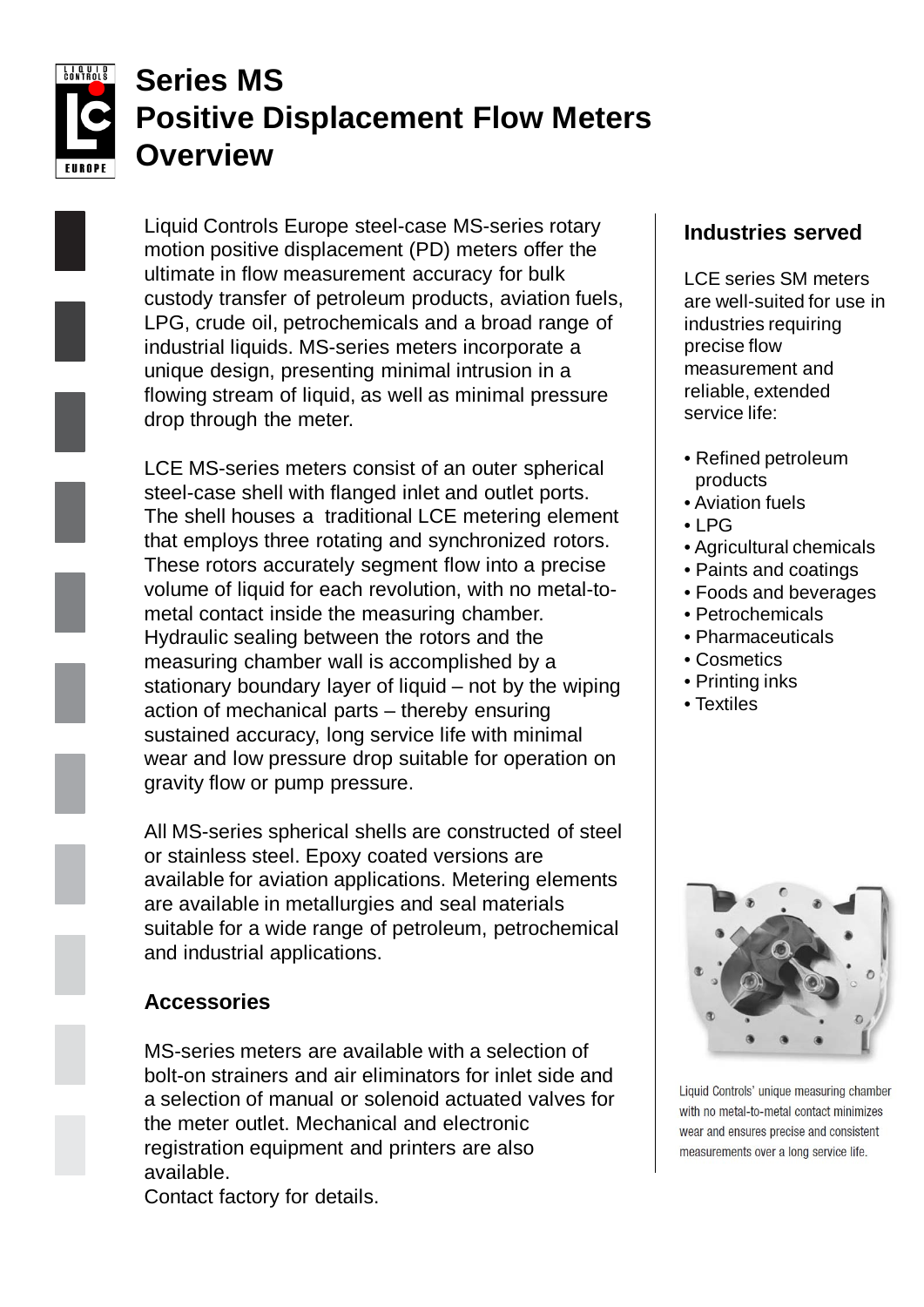#### **Performance specifications**

Liquid Controls Europe steel-case MS-Series positive displacement meters are engineered to provide accurate flow measurement and a long, trouble-free service life requiring minimal maintenance with few replacement parts. The unique construction of these meters results in low pressure drop for most liquids, delivering superior performance and minimal demand on system pumps. The exclusive LCE metering element eliminates inaccuracies due to clearance changes and maximizes life by minimizing loads on bearings and eliminating axial thrust. MS-Series meters' multiple inlet/outlet flange configurations (see mounting configurations diagram) provide unmatched mounting versatility and equal accuracy for forward or reverse flow.

LCE meters meet NTEP (NIST Handbook 44) and International Weights and Measures accuracy requirements as well as U.S. Military specifications.

| <b>Accuracy/Performance<sup>a</sup></b>                                                                                                                                                                                                     | <b>MODEL</b>  | <b>FLANGE</b><br><b>SIZE</b> | <b>MAX NOM.</b><br><b>FLOW RATE</b> | <b>WORKING</b><br><b>PRESSURE</b> | <b>NET</b><br><b>WEIGHT</b> |  |
|---------------------------------------------------------------------------------------------------------------------------------------------------------------------------------------------------------------------------------------------|---------------|------------------------------|-------------------------------------|-----------------------------------|-----------------------------|--|
| <b>Repeatability</b>                                                                                                                                                                                                                        | MS7           | 2"                           | 380 l/min                           | 10.5 bar                          | 43 kg                       |  |
| Mech. registration: capable of 0.05% of reading over entire range<br>Elect. registration: capable of 0.03% of reading over entire range                                                                                                     |               |                              | 100 GPM                             | <b>150 PSI</b>                    | 95 lbs                      |  |
| <b>Linearity</b>                                                                                                                                                                                                                            | MSAA7         | 2"                           | 380 l/min<br>100 GPM                | 19 bar<br><b>285 PSI</b>          | 60,8 kg<br>134 lbs          |  |
| $\bullet$ Over 5:1 range<br>Mech. registration: capable of $\pm 0.125\%$ or better from max. nom. flow rate<br>Elect. registration: capable of $\pm 0.10\%$ or better from max. nom. flow rate                                              | MSA7          | 2"                           | 380 l/min<br><b>100 GPM</b>         | 21 bar<br>300 PSI                 | 68,5 kg<br>151 lbs          |  |
| • Over 10:1 range<br>Mech. registration: capable of $\pm 0.22$ % or better from max. nom. flow rate<br>Elect. registration: capable of $\pm 0.10\%$ or better from max. nom. flow rate                                                      | <b>MS15</b>   | 3"                           | 760 l/min<br>200 GPM                | 10.5 bar<br><b>150 PSI</b>        | 50,4 kg<br>111 lbs          |  |
| • Over 40:1 range<br>Mech. registration: capable of $\pm 0.5\%$ or better from max. nom. flow rate<br>Elect. registration: capable of $\pm 0.15\%$ or better from max. nom. flow rate                                                       | MSAA15        | 3"                           | 760 l/min<br>200 GPM                | 19 bar<br><b>285 PSI</b>          | 82,1 kg<br>181 lbs          |  |
| Temperature range<br>-40° F to 160° F (-40° C to 71° C)                                                                                                                                                                                     | MSA15         | 3"                           | 760 l/min<br>200 GPM                | 21 bar<br>300 PSI                 | 50,4 kg<br>111 lbs          |  |
| a Stated accuracy obtainable when all variables remain constant. Reading/<br>measurements reflect a minimum of one minute of flow at selected rate(s).<br>All accuracy statements based on metering safety solvent (aliphatic hydrocarbon), | <b>MS30</b>   | 3"                           | 1325 l/min<br>350 GPM               | 10.5 bar<br><b>150 PSI</b>        | 61,2 kg<br>135 lbs          |  |
| approximate viscosity 1 CPS. On higher viscosity products, the average deviation<br>in accuracy will be less.                                                                                                                               | MSAA30        | 3"                           | 1325 l/min<br>350 GPM               | 19 bar<br><b>285 PSI</b>          | 100 kg<br>220 lbs           |  |
| <b>Construction</b><br><b>Meter housing</b>                                                                                                                                                                                                 | <b>MSA30</b>  | 3"                           | 1325 l/min<br>350 GPM               | 21 bar<br>300 PSI                 | 61,2 kg<br>135 lbs          |  |
| Steel or stainless steel (epoxy coated steel available for aviation and other<br>applications)                                                                                                                                              | <b>MS40</b>   | 3"                           | 1700 l/min<br>450 GPM               | 10.5 bar<br><b>150 PSI</b>        | 61,2 kg<br>135 lbs          |  |
| <b>Meter element and rotors</b>                                                                                                                                                                                                             |               |                              |                                     |                                   |                             |  |
| Cast aluminum (other metalurgies available including cast iron and stainless steel)<br><b>Internal components</b>                                                                                                                           | <b>MS75</b>   | 4"                           | 2650 l/min<br>700 GPM               | 10.5 bar<br><b>150 PSI</b>        | 174.6 kg<br>385 lbs         |  |
| Aluminum, Ni-Resist, stainless steel, iron                                                                                                                                                                                                  | MSAA75        | 4"                           | 2650 l/min<br>700 GPM               | 19 bar<br><b>285 PSI</b>          | 174.6 kg<br>385 lbs         |  |
| <b>Seal materials</b><br>UL recognized component: Buna-N, Viton® Teflon®                                                                                                                                                                    | <b>MSA75</b>  | 4"                           | 2650 l/min<br>700 GPM               | 21 bar<br>300 PSI                 | 174.6 kg<br>385 lbs         |  |
| <b>Bearings</b>                                                                                                                                                                                                                             |               |                              |                                     |                                   |                             |  |
| Carbon, Teflon, <sup>®</sup> Ni-Resist, ceramic (MS-30 only)                                                                                                                                                                                | <b>MS120</b>  | 6" or 8"                     | 3785 l/min<br>1200 GPM              | 10.5 bar<br><b>150 PSI</b>        | 222,3 kg<br>490 lbs         |  |
| Viton <sup>®</sup> and Teflon <sup>®</sup> are registered trademarks of DuPont Corporation.<br>Victaulic <sup>®</sup> is a registered trademark of Victaulic Company.                                                                       | MSAA120       | 6" or 8"                     | 3785 l/min<br>1200 GPM              | 19 bar<br>285 PSI                 | 356 kg<br>785 lbs           |  |
|                                                                                                                                                                                                                                             | <b>MSA120</b> | 6" or 8"                     | 3785 l/min<br>1200 GPM              | 21 bar<br>300 PSI                 | 222,3 kg<br>490 lbs         |  |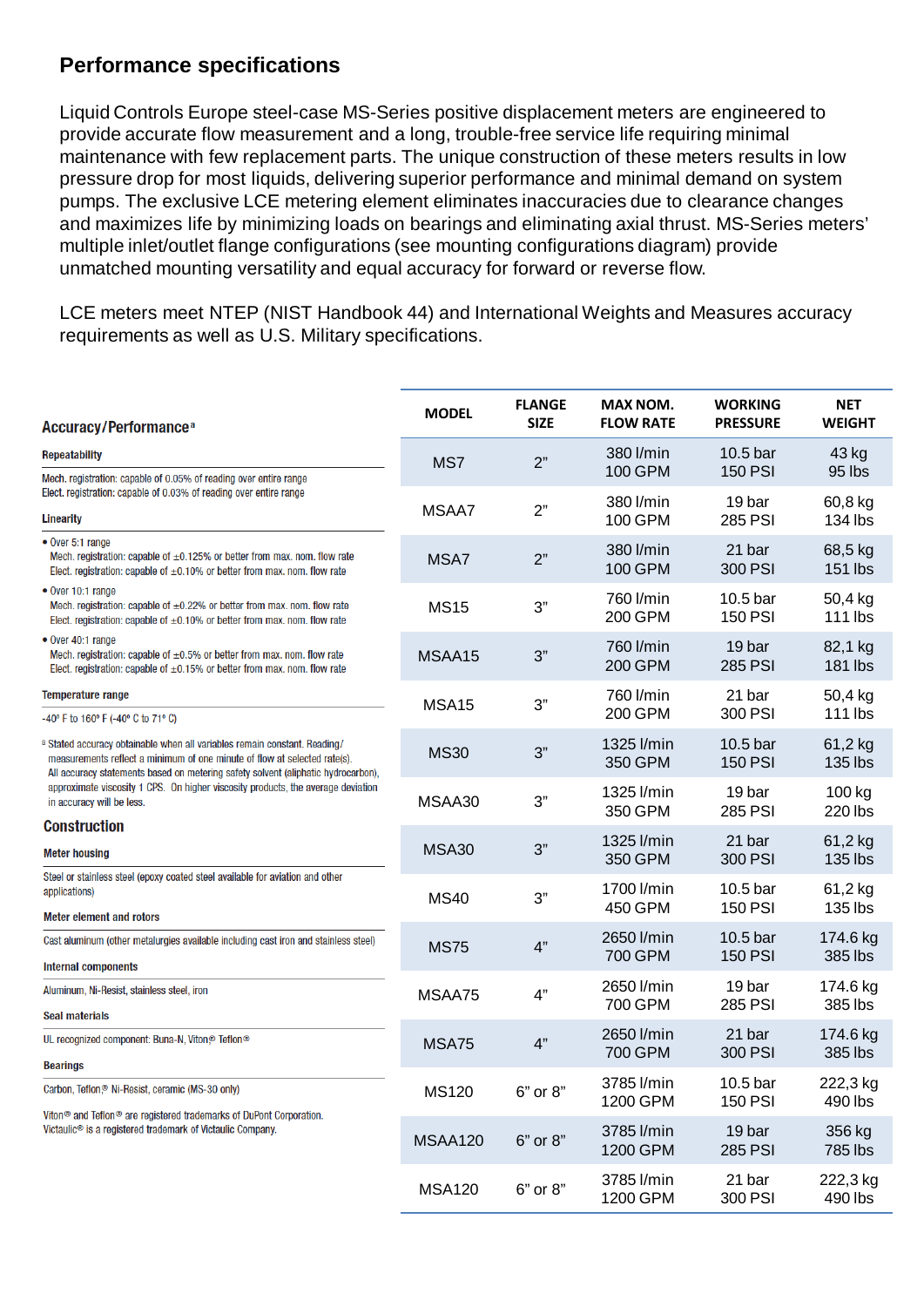# **Dimensions: steel case flow meters**

Note: Dimensions shown are not for construction use. Consult factory when certified engineering prints are required.

Additional inlet/outlet configurations available.









| in<br>26.9<br>24.1<br>17.6<br>$\overline{7}$<br>14<br>3.5<br>.75<br>8.5<br>3.5<br>15.3<br>3.3<br>15.3<br>612<br>447<br>178<br>356<br>89<br>19<br>89<br>389<br>84<br>683<br>216<br>389<br>mm              | 6.8<br>173  |
|----------------------------------------------------------------------------------------------------------------------------------------------------------------------------------------------------------|-------------|
| 26.9<br>24.1<br>17.6<br>7<br>14<br>3.5<br>.75<br>8.5<br>3.5<br>15.3<br>15.3<br>3.3<br>in<br>612<br>447<br>178<br>89<br>19<br>89<br>389<br>389<br>683<br>356<br>216<br>84<br>mm                           | 6.8<br>173  |
| $\overline{7}$<br>25.9<br>in<br>23.1<br>16.6<br>14<br>3.5<br>.75<br>8.5<br>3.4<br>15.3<br>15.7<br>3.3<br>178<br>398<br>658<br>587<br>422<br>356<br>89<br>19<br>216<br>89<br>389<br>84<br>mm              | 6.8<br>173  |
| 27.8<br>7<br>.75<br>in<br>24.9<br>18.5<br>14<br>3.5<br>11<br>4.1<br>18<br>18.7<br>3.3<br>706<br>632<br>470<br>178<br>89<br>279<br>475<br>356<br>19<br>104<br>457<br>34<br>mm                             | 8.3<br>211  |
| $\overline{7}$<br>in<br>27.8<br>24.9<br>18.5<br>14<br>.75<br>11<br>18<br>18.7<br>3.5<br>4.1<br>3.3<br>279<br>706<br>632<br>470<br>178<br>356<br>89<br>19<br>104<br>457<br>475<br>34<br>mm                | 8.3<br>211  |
| 26.7<br>23.9<br>$\overline{7}$<br>.75<br>9.8<br>in<br>17.4<br>14<br>3.5<br>4.1<br>18<br>18.7<br>3.3<br>678<br>607<br>442<br>178<br>356<br>89<br>19<br>249<br>475<br>104<br>457<br>34<br>mm               | 8.3<br>211  |
| $\overline{7}$<br>27.8<br>25<br>18.5<br>14<br>3.5<br>.75<br>11<br>4.2<br>27.1<br>22.1<br>3.3<br>in<br>635<br>178<br>279<br>706<br>470<br>356<br>89<br>19<br>107<br>688<br>561<br>34<br>mm                | 10<br>254   |
| $\overline{7}$<br>27.8<br>25<br>18.5<br>3.5<br>.75<br>4.2<br>27.1<br>22.1<br>3.3<br>in<br>14<br>11<br>178<br>706<br>635<br>470<br>356<br>89<br>19<br>279<br>107<br>561<br>34<br>688<br>mm                | 10<br>254   |
| $\overline{7}$<br>26.7<br>23.9<br>17.4<br>3.5<br>.75<br>11.8<br>4.2<br>27.1<br>22.1<br>in<br>14<br>3.3<br>678<br>178<br>607<br>442<br>356<br>89<br>19<br>300<br>107<br>688<br>561<br>34<br>mm            | 10<br>254   |
| 27.8<br>25<br>$\overline{7}$<br>.75<br>18.5<br>3.5<br>11<br>4.2<br>27.1<br>22.1<br>3.3<br>in<br>14<br>635<br>178<br>279<br>706<br>470<br>356<br>89<br>19<br>107<br>688<br>561<br>34<br>mm                | 10<br>254   |
| 30<br>27.2<br>20.7<br>$\overline{7}$<br>5.3<br>.75<br>13.03<br>5.8<br>31.4<br>28.2<br>3.3<br>14<br>in<br>178<br>762<br>691<br>526<br>135<br>19<br>331<br>147<br>716<br>356<br>798<br>34<br>mm            | 13.2<br>335 |
| 30<br>$\overline{7}$<br>27.2<br>20.7<br>14<br>5.3<br>.75<br>13.03<br>5.8<br>31.4<br>28.2<br>3.3<br>in<br>691<br>178<br>19<br>331<br>762<br>526<br>356<br>135<br>147<br>798<br>716<br>34<br>mm            | 13.2<br>335 |
| 28.3<br>25.5<br>19<br>$\overline{7}$<br>.75<br>13.03<br>5.8<br>282<br>in<br>14<br>5.3<br>31.4<br>3.3<br>178<br>719<br>648<br>483<br>356<br>135<br>19<br>331<br>147<br>798<br>716<br>34<br>mm             | 13.2<br>335 |
| 36.5<br>33.7<br>27.1<br>10.5<br>21<br>6.5<br>$\mathbf{1}$<br>17<br>7<br>34.9<br>31.6<br>3.3<br>in<br>927<br>856<br>688<br>267<br>533<br>25<br>432<br>178<br>803<br>165<br>886<br>34<br>mm                | 14.7<br>373 |
| 33.7<br>36.5<br>27.1<br>10.5<br>21<br>6.5<br>$\overline{7}$<br>34.9<br>31.6<br>3.3<br>in<br>$\overline{1}$<br>17<br>267<br>178<br>927<br>856<br>688<br>533<br>165<br>25<br>432<br>886<br>803<br>34<br>mm | 14.7<br>373 |
| 32.8<br>30<br>21<br>7<br>23.4<br>10.5<br>6.6<br>$\mathbf{1}$<br>17<br>34.9<br>31.6<br>3.3<br>in<br>833<br>594<br>267<br>25<br>432<br>803<br>762<br>533<br>168<br>178<br>886<br>34<br>mm                  | 14.5<br>368 |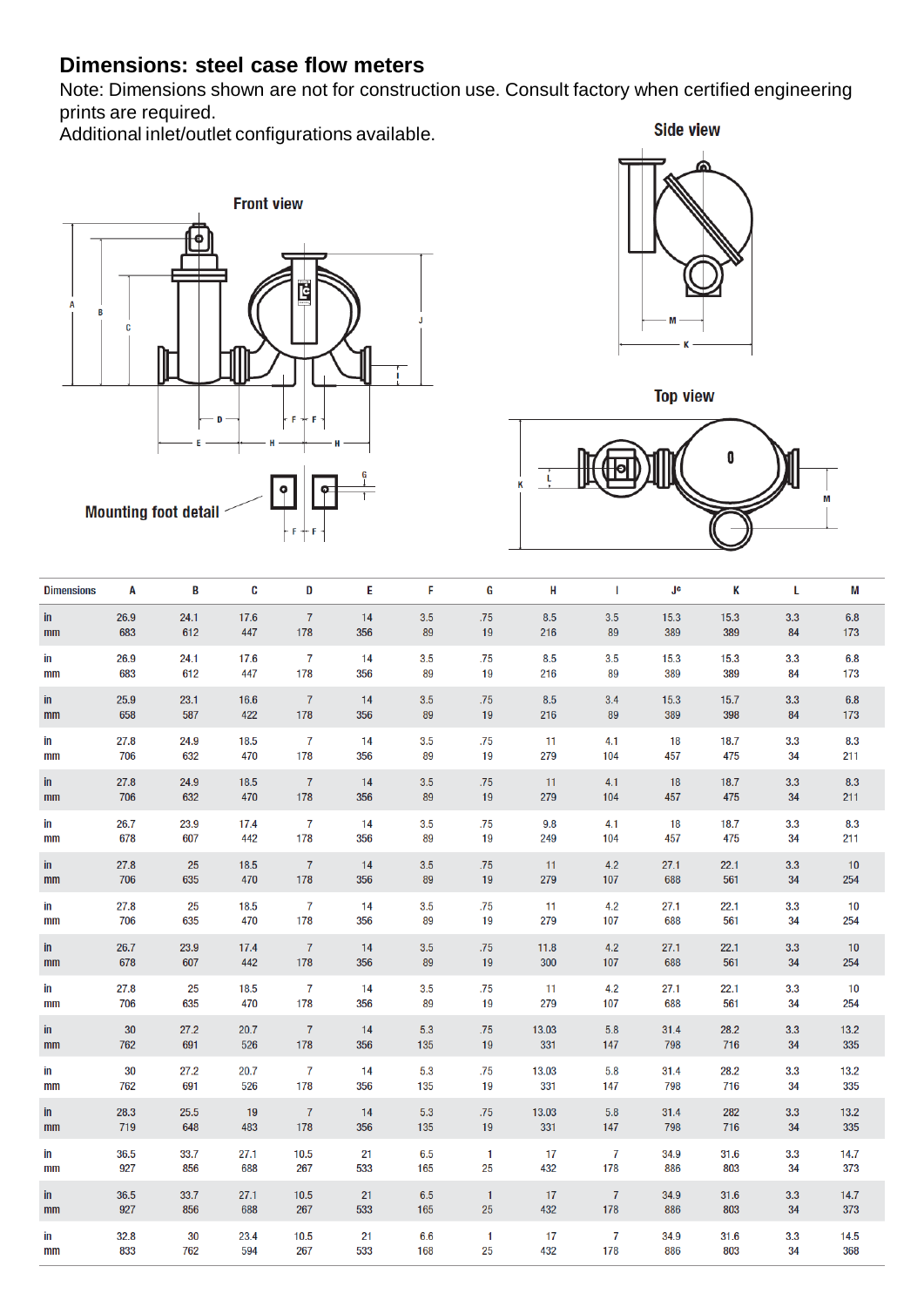#### **Relationship of meter pressure drop to flow rate and viscosity**

With LCE unique design, the bearing surfaces of the meter element are internally and externally subjected to the same system pressure. Due to the low pressure drop inherent to the LCE meter, it is often possible to satisfactorily meter higher viscosity products through a smaller LCE meter than its competitive equivalent.

Pressure drop through a meter depends on product temperature, viscosity and flow rate. When metering a liquid, the pressure drop will increase as viscosity increases. For many applications, pressure drop through an LCE meter is on the order of 0,21 bar (3 PSI) for metering liquids with approximate viscosity of 30 SSU (1 cP).

For additional pressure loss data, consult the factory.

## **Meter flow rate limit (percent of rated flow vs. viscosity**

Use the chart below to determine maximum meter flow rate relative to meter bearings material and product viscosity: (1) determine the percent of rated capacity at which the meter will be required to operate; (2) determine product viscosity at system operating temperature; (3) plot the point on the chart where the two lines intersect; (4) determine the meter bearing material from construction/application table above.

## **Construction and application classes**

LCE steel-case PD meters are suitable for metering a broad range of products as listed below. The appropriate meter class can be used to specify a desired meter by using the table on the next page of this publication.

| Class        | <b>Description</b>                                                                               | Bearing<br><b>Material</b> |  |
|--------------|--------------------------------------------------------------------------------------------------|----------------------------|--|
| $\mathbf{1}$ | Refined petroleum products                                                                       | Ni-Resist                  |  |
| 2            | Aviation and jet fuel                                                                            | Ni-Resist                  |  |
| 7            | <b>Chlorinated solvents</b>                                                                      | Carbon                     |  |
| 8            | Acid pH liquids includes: nitric,<br>phosphoric, glacial acetic acids,<br>citric juices, vinegar | Carbon                     |  |
| 10           | <b>LPG</b>                                                                                       | Carbon                     |  |
| 14           | Crude oil                                                                                        | Ni-Resist                  |  |
| 16           | General solvents                                                                                 | Carbon                     |  |
| 37           | Sodium Hydroxide solutions,<br>high sulfur crude oil, alkaline<br>pH liquids                     | Ni-Resist                  |  |